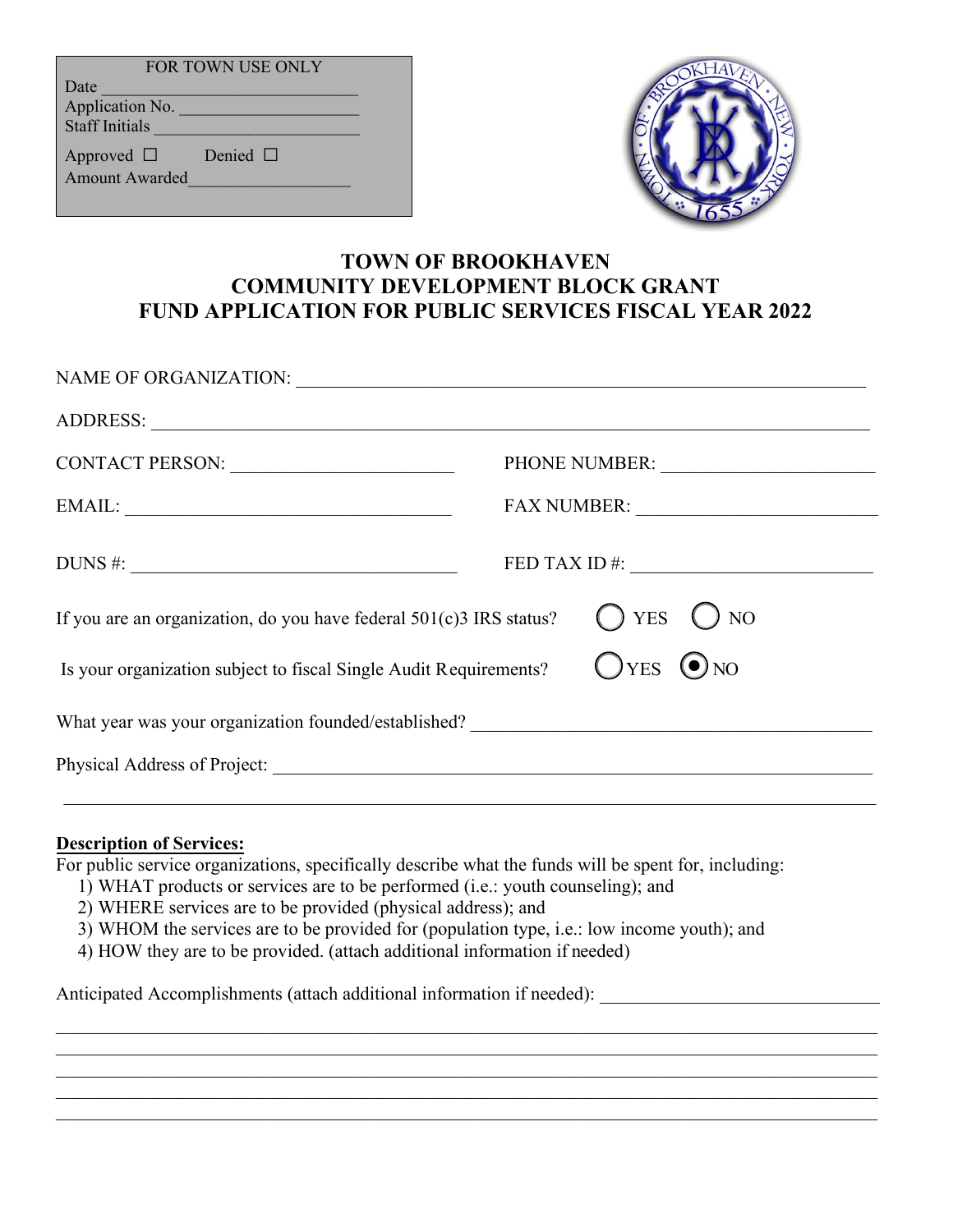Choose one **(1) category** and provide the **anticipated number** to be assisted:

| Youth to be assisted                             |
|--------------------------------------------------|
| Elderly to be assisted                           |
| Jobs to be created                               |
| Veterans to be assisted                          |
| Homeless to be assisted                          |
| Victims of Domestic Violence to be assisted      |
| Victims of Child Abuse to be assisted            |
| Disabled (physically or mentally) to be assisted |
| People (general) to be assisted                  |
| Businesses to be assisted                        |
| Other (describe)                                 |

Is the main purpose of this activity (answer yes or no):

| To help the homeless?            | Yes | Nο |
|----------------------------------|-----|----|
| To prevent homelessness?         | Yes | Nο |
| To help those with HIV/AIDS?     | Yes | No |
| To help those with disabilities? | Yes | Nο |

Please indicate which Performance Objective this activity will address. Note that there are no wrong answers: Suitable living environments

- Decent affordable housing
- \_\_\_ Creating economic opportunities

Please indicate which Performance Outcome this activity will address. Note that there are no wrong answers: Availability/Accessibility

 $\_$ 

- \_\_\_\_ Affordability
- **Sustainability:** Providing livable or viable communities

| Is the activity to be carried out by the municipality? | Y es | No |
|--------------------------------------------------------|------|----|
| Is the activity to be carried out by the applicant?    | Yes  | No |
| Is applicant a faith-based organization?               | Yes  | Nο |
| Is applicant an institution of higher learning?        | Yes  | Nο |

### **What type of services do you provide?** 24 CFR 570.201(e)

Select **ONE**: (if more than 1 activity select other and describe activities)

| Senior Services (05A)                        |
|----------------------------------------------|
| Services for Persons with Disabilities (05B) |
| Youth Services (05D)                         |
| Transportation Services (05E)                |
| Tenant/Landlord Housing (05K)                |
| Child Care Services (05L)                    |
| Food Banks (05W)                             |
| <b>Employment Training (05H)</b>             |
| Fair Housing Activities (05J)                |
| Other (describe)                             |
|                                              |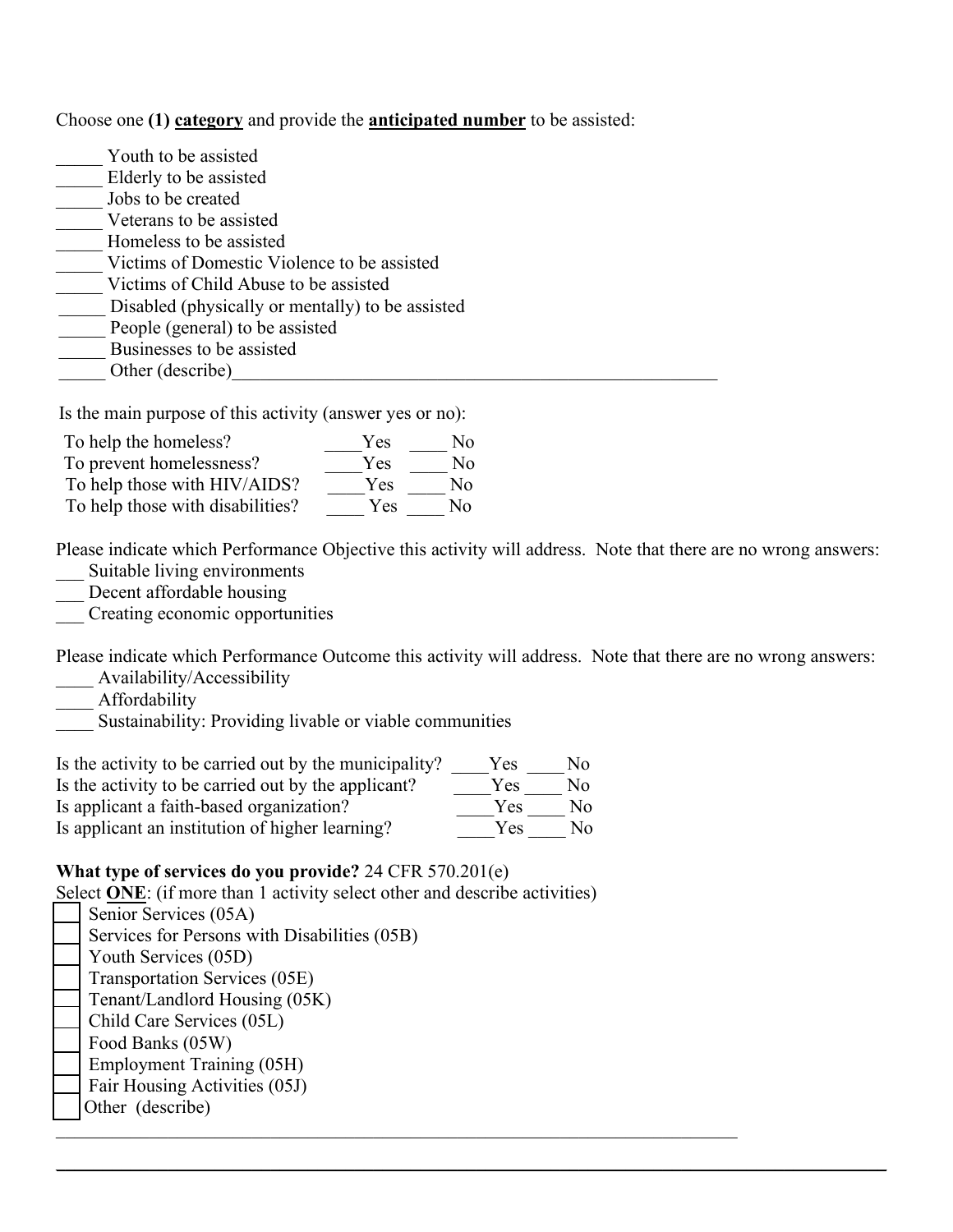### **Eligibility Criteria:**

Program Eligibility – National Objective (choose one).

#### **Benefits Primarily Low- and Moderate-Income Persons**

Low/Mod Limited Clientele (LMC) 570.208 (a)  $(2)$  – at least 51% of program participants must be low/mod (80% of AMI or below-current income limits are attached in the "library" of this application). Collect household date on income, family size, and race & ethnicity information to substantiate that person being assisted is low and moderate income.

Low/Mod Limited Clientele Presumed Benefit 570.208 (a)(2)(A) – An activity can be considered Presumed Benefit if the program benefits abused children/spouses, elderly, severely disabled adults, homeless, illiterate, persons with AIDS, or migrant farm workers. Collect race & ethnicity information.

Low/Mod Limited Clientele Nature or Location Benefit 570.208 (a)(2)(D) An activity can be considered eligible under this category if the activities are of such a nature and in such a location to conclude low/mod clientele serviced (i.e.: funding a daycare in a Public Housing Complex – the location of the activity implies eligibility). Collect race & ethnicity information.

Low/Mod Area Benefit (LMA) 570.208 (a)  $(1)$  – An activity can be considered LMA if the service area, meaning the radius of where you will be drawing program participants from, is predominantly low/mod (attach map of service area). Activity must provide services to ALL residents. (Contact Department before using this category).

 $\mathcal{L}_\mathcal{L} = \{ \mathcal{L}_\mathcal{L} = \{ \mathcal{L}_\mathcal{L} = \{ \mathcal{L}_\mathcal{L} = \{ \mathcal{L}_\mathcal{L} = \{ \mathcal{L}_\mathcal{L} = \{ \mathcal{L}_\mathcal{L} = \{ \mathcal{L}_\mathcal{L} = \{ \mathcal{L}_\mathcal{L} = \{ \mathcal{L}_\mathcal{L} = \{ \mathcal{L}_\mathcal{L} = \{ \mathcal{L}_\mathcal{L} = \{ \mathcal{L}_\mathcal{L} = \{ \mathcal{L}_\mathcal{L} = \{ \mathcal{L}_\mathcal{$  $\mathcal{L}_\mathcal{L} = \{ \mathcal{L}_\mathcal{L} = \{ \mathcal{L}_\mathcal{L} = \{ \mathcal{L}_\mathcal{L} = \{ \mathcal{L}_\mathcal{L} = \{ \mathcal{L}_\mathcal{L} = \{ \mathcal{L}_\mathcal{L} = \{ \mathcal{L}_\mathcal{L} = \{ \mathcal{L}_\mathcal{L} = \{ \mathcal{L}_\mathcal{L} = \{ \mathcal{L}_\mathcal{L} = \{ \mathcal{L}_\mathcal{L} = \{ \mathcal{L}_\mathcal{L} = \{ \mathcal{L}_\mathcal{L} = \{ \mathcal{L}_\mathcal{$  $\mathcal{L}_\mathcal{L} = \{ \mathcal{L}_\mathcal{L} = \{ \mathcal{L}_\mathcal{L} = \{ \mathcal{L}_\mathcal{L} = \{ \mathcal{L}_\mathcal{L} = \{ \mathcal{L}_\mathcal{L} = \{ \mathcal{L}_\mathcal{L} = \{ \mathcal{L}_\mathcal{L} = \{ \mathcal{L}_\mathcal{L} = \{ \mathcal{L}_\mathcal{L} = \{ \mathcal{L}_\mathcal{L} = \{ \mathcal{L}_\mathcal{L} = \{ \mathcal{L}_\mathcal{L} = \{ \mathcal{L}_\mathcal{L} = \{ \mathcal{L}_\mathcal{$  $\mathcal{L}_\mathcal{L} = \mathcal{L}_\mathcal{L} = \mathcal{L}_\mathcal{L} = \mathcal{L}_\mathcal{L} = \mathcal{L}_\mathcal{L} = \mathcal{L}_\mathcal{L} = \mathcal{L}_\mathcal{L} = \mathcal{L}_\mathcal{L} = \mathcal{L}_\mathcal{L} = \mathcal{L}_\mathcal{L} = \mathcal{L}_\mathcal{L} = \mathcal{L}_\mathcal{L} = \mathcal{L}_\mathcal{L} = \mathcal{L}_\mathcal{L} = \mathcal{L}_\mathcal{L} = \mathcal{L}_\mathcal{L} = \mathcal{L}_\mathcal{L}$ 

 $\mathcal{L}_\mathcal{L} = \{ \mathcal{L}_\mathcal{L} = \{ \mathcal{L}_\mathcal{L} = \{ \mathcal{L}_\mathcal{L} = \{ \mathcal{L}_\mathcal{L} = \{ \mathcal{L}_\mathcal{L} = \{ \mathcal{L}_\mathcal{L} = \{ \mathcal{L}_\mathcal{L} = \{ \mathcal{L}_\mathcal{L} = \{ \mathcal{L}_\mathcal{L} = \{ \mathcal{L}_\mathcal{L} = \{ \mathcal{L}_\mathcal{L} = \{ \mathcal{L}_\mathcal{L} = \{ \mathcal{L}_\mathcal{L} = \{ \mathcal{L}_\mathcal{$  $\mathcal{L}_\mathcal{L} = \{ \mathcal{L}_\mathcal{L} = \{ \mathcal{L}_\mathcal{L} = \{ \mathcal{L}_\mathcal{L} = \{ \mathcal{L}_\mathcal{L} = \{ \mathcal{L}_\mathcal{L} = \{ \mathcal{L}_\mathcal{L} = \{ \mathcal{L}_\mathcal{L} = \{ \mathcal{L}_\mathcal{L} = \{ \mathcal{L}_\mathcal{L} = \{ \mathcal{L}_\mathcal{L} = \{ \mathcal{L}_\mathcal{L} = \{ \mathcal{L}_\mathcal{L} = \{ \mathcal{L}_\mathcal{L} = \{ \mathcal{L}_\mathcal{$ 

If you checked "Presumed Benefit" or "Nature or Location," please explain.

**Urgent Need** (contact the Town of Brookhaven before using this category)

- $\triangleright$  Describe the serious and immediate threat to health and safety
- $\triangleright$  Attach description and supporting documentation

 $\mathcal{L}_\mathcal{L} = \{ \mathcal{L}_\mathcal{L} = \{ \mathcal{L}_\mathcal{L} = \{ \mathcal{L}_\mathcal{L} = \{ \mathcal{L}_\mathcal{L} = \{ \mathcal{L}_\mathcal{L} = \{ \mathcal{L}_\mathcal{L} = \{ \mathcal{L}_\mathcal{L} = \{ \mathcal{L}_\mathcal{L} = \{ \mathcal{L}_\mathcal{L} = \{ \mathcal{L}_\mathcal{L} = \{ \mathcal{L}_\mathcal{L} = \{ \mathcal{L}_\mathcal{L} = \{ \mathcal{L}_\mathcal{L} = \{ \mathcal{L}_\mathcal{$  $\mathcal{L}_\mathcal{L} = \{ \mathcal{L}_\mathcal{L} = \{ \mathcal{L}_\mathcal{L} = \{ \mathcal{L}_\mathcal{L} = \{ \mathcal{L}_\mathcal{L} = \{ \mathcal{L}_\mathcal{L} = \{ \mathcal{L}_\mathcal{L} = \{ \mathcal{L}_\mathcal{L} = \{ \mathcal{L}_\mathcal{L} = \{ \mathcal{L}_\mathcal{L} = \{ \mathcal{L}_\mathcal{L} = \{ \mathcal{L}_\mathcal{L} = \{ \mathcal{L}_\mathcal{L} = \{ \mathcal{L}_\mathcal{L} = \{ \mathcal{L}_\mathcal{$  $\mathcal{L}_\mathcal{L} = \mathcal{L}_\mathcal{L} = \mathcal{L}_\mathcal{L} = \mathcal{L}_\mathcal{L} = \mathcal{L}_\mathcal{L} = \mathcal{L}_\mathcal{L} = \mathcal{L}_\mathcal{L} = \mathcal{L}_\mathcal{L} = \mathcal{L}_\mathcal{L} = \mathcal{L}_\mathcal{L} = \mathcal{L}_\mathcal{L} = \mathcal{L}_\mathcal{L} = \mathcal{L}_\mathcal{L} = \mathcal{L}_\mathcal{L} = \mathcal{L}_\mathcal{L} = \mathcal{L}_\mathcal{L} = \mathcal{L}_\mathcal{L}$ 

Describe how your organization will document the income status of the targeted beneficiaries (i.e.: tax return documentation):

 $\mathcal{L}_\mathcal{L} = \mathcal{L}_\mathcal{L} = \mathcal{L}_\mathcal{L} = \mathcal{L}_\mathcal{L} = \mathcal{L}_\mathcal{L} = \mathcal{L}_\mathcal{L} = \mathcal{L}_\mathcal{L} = \mathcal{L}_\mathcal{L} = \mathcal{L}_\mathcal{L} = \mathcal{L}_\mathcal{L} = \mathcal{L}_\mathcal{L} = \mathcal{L}_\mathcal{L} = \mathcal{L}_\mathcal{L} = \mathcal{L}_\mathcal{L} = \mathcal{L}_\mathcal{L} = \mathcal{L}_\mathcal{L} = \mathcal{L}_\mathcal{L}$ 

 $\mathcal{L}_\mathcal{L} = \{ \mathcal{L}_\mathcal{L} = \{ \mathcal{L}_\mathcal{L} = \{ \mathcal{L}_\mathcal{L} = \{ \mathcal{L}_\mathcal{L} = \{ \mathcal{L}_\mathcal{L} = \{ \mathcal{L}_\mathcal{L} = \{ \mathcal{L}_\mathcal{L} = \{ \mathcal{L}_\mathcal{L} = \{ \mathcal{L}_\mathcal{L} = \{ \mathcal{L}_\mathcal{L} = \{ \mathcal{L}_\mathcal{L} = \{ \mathcal{L}_\mathcal{L} = \{ \mathcal{L}_\mathcal{L} = \{ \mathcal{L}_\mathcal{$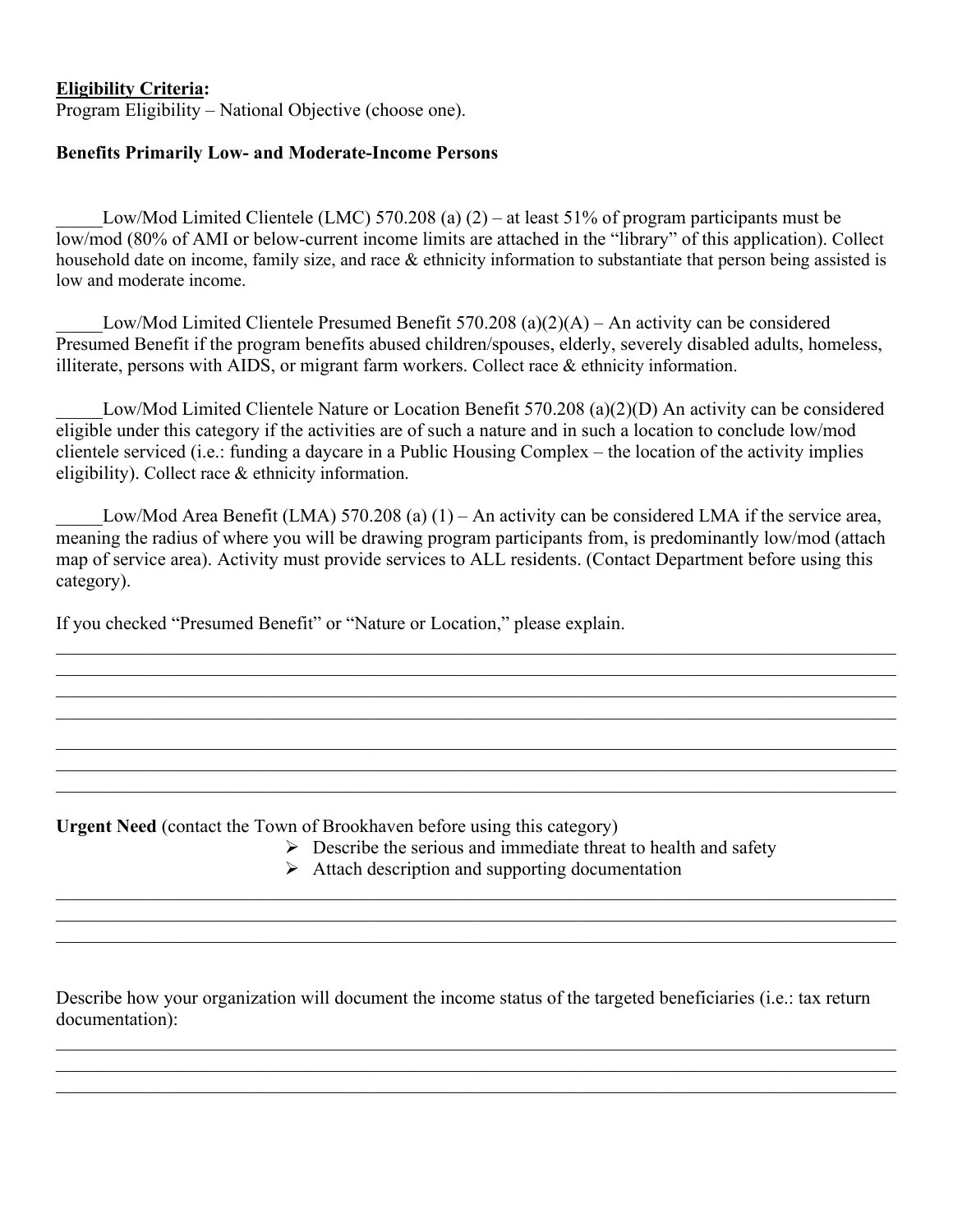To utilize CDBG funds under the public service category, the service must be either a new service or a quantifiable increase in the level of an existing service. Please describe how your service will qualify.

 $\mathcal{L}_\mathcal{L} = \{ \mathcal{L}_\mathcal{L} = \{ \mathcal{L}_\mathcal{L} = \{ \mathcal{L}_\mathcal{L} = \{ \mathcal{L}_\mathcal{L} = \{ \mathcal{L}_\mathcal{L} = \{ \mathcal{L}_\mathcal{L} = \{ \mathcal{L}_\mathcal{L} = \{ \mathcal{L}_\mathcal{L} = \{ \mathcal{L}_\mathcal{L} = \{ \mathcal{L}_\mathcal{L} = \{ \mathcal{L}_\mathcal{L} = \{ \mathcal{L}_\mathcal{L} = \{ \mathcal{L}_\mathcal{L} = \{ \mathcal{L}_\mathcal{$ 

 $\mathcal{L}_\mathcal{L} = \{ \mathcal{L}_\mathcal{L} = \{ \mathcal{L}_\mathcal{L} = \{ \mathcal{L}_\mathcal{L} = \{ \mathcal{L}_\mathcal{L} = \{ \mathcal{L}_\mathcal{L} = \{ \mathcal{L}_\mathcal{L} = \{ \mathcal{L}_\mathcal{L} = \{ \mathcal{L}_\mathcal{L} = \{ \mathcal{L}_\mathcal{L} = \{ \mathcal{L}_\mathcal{L} = \{ \mathcal{L}_\mathcal{L} = \{ \mathcal{L}_\mathcal{L} = \{ \mathcal{L}_\mathcal{L} = \{ \mathcal{L}_\mathcal{$ 

 $\mathcal{L}_\mathcal{L} = \{ \mathcal{L}_\mathcal{L} = \{ \mathcal{L}_\mathcal{L} = \{ \mathcal{L}_\mathcal{L} = \{ \mathcal{L}_\mathcal{L} = \{ \mathcal{L}_\mathcal{L} = \{ \mathcal{L}_\mathcal{L} = \{ \mathcal{L}_\mathcal{L} = \{ \mathcal{L}_\mathcal{L} = \{ \mathcal{L}_\mathcal{L} = \{ \mathcal{L}_\mathcal{L} = \{ \mathcal{L}_\mathcal{L} = \{ \mathcal{L}_\mathcal{L} = \{ \mathcal{L}_\mathcal{L} = \{ \mathcal{L}_\mathcal{$  $\mathcal{L}_\mathcal{L} = \{ \mathcal{L}_\mathcal{L} = \{ \mathcal{L}_\mathcal{L} = \{ \mathcal{L}_\mathcal{L} = \{ \mathcal{L}_\mathcal{L} = \{ \mathcal{L}_\mathcal{L} = \{ \mathcal{L}_\mathcal{L} = \{ \mathcal{L}_\mathcal{L} = \{ \mathcal{L}_\mathcal{L} = \{ \mathcal{L}_\mathcal{L} = \{ \mathcal{L}_\mathcal{L} = \{ \mathcal{L}_\mathcal{L} = \{ \mathcal{L}_\mathcal{L} = \{ \mathcal{L}_\mathcal{L} = \{ \mathcal{L}_\mathcal{$ 

 $\mathcal{L}_\mathcal{L} = \{ \mathcal{L}_\mathcal{L} = \{ \mathcal{L}_\mathcal{L} = \{ \mathcal{L}_\mathcal{L} = \{ \mathcal{L}_\mathcal{L} = \{ \mathcal{L}_\mathcal{L} = \{ \mathcal{L}_\mathcal{L} = \{ \mathcal{L}_\mathcal{L} = \{ \mathcal{L}_\mathcal{L} = \{ \mathcal{L}_\mathcal{L} = \{ \mathcal{L}_\mathcal{L} = \{ \mathcal{L}_\mathcal{L} = \{ \mathcal{L}_\mathcal{L} = \{ \mathcal{L}_\mathcal{L} = \{ \mathcal{L}_\mathcal{$  $\mathcal{L}_\mathcal{L} = \mathcal{L}_\mathcal{L} = \mathcal{L}_\mathcal{L} = \mathcal{L}_\mathcal{L} = \mathcal{L}_\mathcal{L} = \mathcal{L}_\mathcal{L} = \mathcal{L}_\mathcal{L} = \mathcal{L}_\mathcal{L} = \mathcal{L}_\mathcal{L} = \mathcal{L}_\mathcal{L} = \mathcal{L}_\mathcal{L} = \mathcal{L}_\mathcal{L} = \mathcal{L}_\mathcal{L} = \mathcal{L}_\mathcal{L} = \mathcal{L}_\mathcal{L} = \mathcal{L}_\mathcal{L} = \mathcal{L}_\mathcal{L}$ 

 $\mathcal{L}_\mathcal{L} = \{ \mathcal{L}_\mathcal{L} = \{ \mathcal{L}_\mathcal{L} = \{ \mathcal{L}_\mathcal{L} = \{ \mathcal{L}_\mathcal{L} = \{ \mathcal{L}_\mathcal{L} = \{ \mathcal{L}_\mathcal{L} = \{ \mathcal{L}_\mathcal{L} = \{ \mathcal{L}_\mathcal{L} = \{ \mathcal{L}_\mathcal{L} = \{ \mathcal{L}_\mathcal{L} = \{ \mathcal{L}_\mathcal{L} = \{ \mathcal{L}_\mathcal{L} = \{ \mathcal{L}_\mathcal{L} = \{ \mathcal{L}_\mathcal{$ 

Describe the experience your organization has in implementing the activities you have proposed in this application.

Describe the outreach efforts your organization undertakes regarding soliciting participation in the subject program. Please make note of any agencies/organizations that will assist in this regard (i.e.: school district, village)

Do you own the facility? If not, attach a copy of your rental lease agreement with your landlord. \_\_\_\_ Yes \_\_\_\_ No

Is the building for public use (i.e.: community center, school)?  $Yes$  No

Does any other organization/group use the facility? If yes, provide details on which days of the week, which rooms, and for what purpose.

 $\mathcal{L}_\mathcal{L} = \{ \mathcal{L}_\mathcal{L} = \{ \mathcal{L}_\mathcal{L} = \{ \mathcal{L}_\mathcal{L} = \{ \mathcal{L}_\mathcal{L} = \{ \mathcal{L}_\mathcal{L} = \{ \mathcal{L}_\mathcal{L} = \{ \mathcal{L}_\mathcal{L} = \{ \mathcal{L}_\mathcal{L} = \{ \mathcal{L}_\mathcal{L} = \{ \mathcal{L}_\mathcal{L} = \{ \mathcal{L}_\mathcal{L} = \{ \mathcal{L}_\mathcal{L} = \{ \mathcal{L}_\mathcal{L} = \{ \mathcal{L}_\mathcal{$  $\mathcal{L}_\mathcal{L} = \{ \mathcal{L}_\mathcal{L} = \{ \mathcal{L}_\mathcal{L} = \{ \mathcal{L}_\mathcal{L} = \{ \mathcal{L}_\mathcal{L} = \{ \mathcal{L}_\mathcal{L} = \{ \mathcal{L}_\mathcal{L} = \{ \mathcal{L}_\mathcal{L} = \{ \mathcal{L}_\mathcal{L} = \{ \mathcal{L}_\mathcal{L} = \{ \mathcal{L}_\mathcal{L} = \{ \mathcal{L}_\mathcal{L} = \{ \mathcal{L}_\mathcal{L} = \{ \mathcal{L}_\mathcal{L} = \{ \mathcal{L}_\mathcal{$ 

Please provide the following documentation with your application:

- Project Description
- Summary of Accomplishment
- Completed W-9
- Financial Statement
- Audits/Accounting OMB Circular A-133 form/ or statement

Conformity to 2CFR, Subtitle A, Chapter II, Part 200 statement

- 990 and CHAR 500
- IRS Federal Tax Exempt
- NYS form ST-119, exempt Org Cert
- Articles of Incorporation with NYS Seal
- Current Insurance Certificates for Worker's Compensation, Liability, Disability
- Management Letter
- Board of Directors Members List
- Board Minutes approving application
- Organization Chart